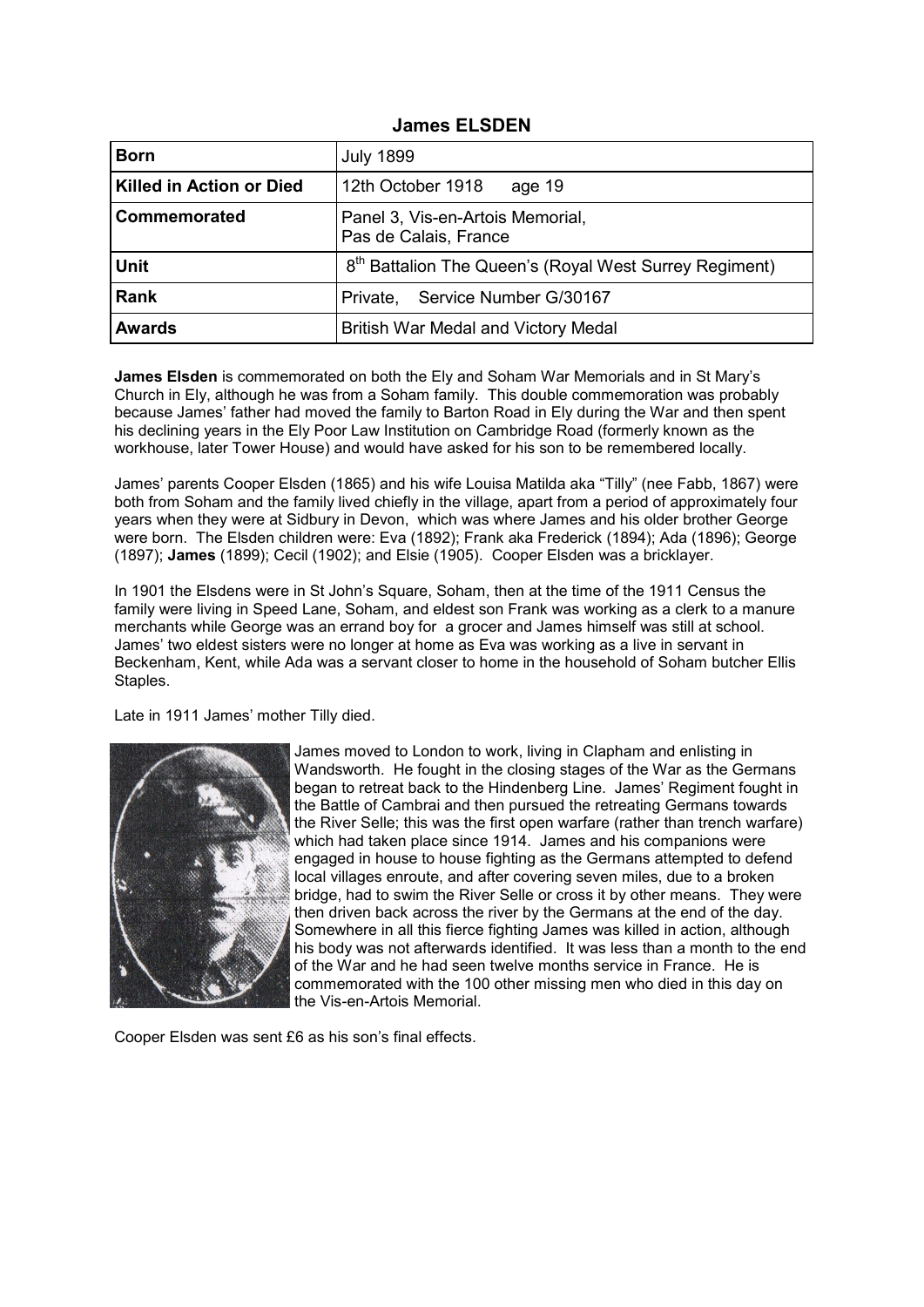## **Edward William EVERETT**

| <b>Born</b>                     | 1894                                |
|---------------------------------|-------------------------------------|
| <b>Killed in Action or Died</b> | 19th January 1917<br>age 22         |
| <b>Buried</b>                   | Grave A 210, Ely Cemetery           |
| <b>Unit</b>                     | 1/4th Yorkshire Regiment            |
| Rank                            | Private, Service Number 7605        |
| <b>Awards</b>                   | British War Medal and Victory Medal |

Edward's surname is spelt as Everitt on the Ely Market Place Memorial and on the Memorials in St Mary's Church and Countess Free Church. **Edward William Everett** was the eldest son of Arthur William Everett (1870 Ely) and Rose May (nee Carter, 1870 Soham); he was born in the summer of 1894 in Ely. Edward's surviving siblings were also all born in Ely: Blanche (1893); Florence (1898); Ben (1901); Rose (1907); and George (1911). Another four Everett babies had died. ( These were Ada who died May 1899 aged three months, Ernest who died March 1907 aged 18 months, Edith who died October 1897 aged seven months, Frank who died December 1909 aged three years.)

In the 1901 Census the Everetts can be found living in Newnham Street, Ely, in the house next to the High Flyer Tavern, also in the household is a sick nurse, Martha Smith (1867 Ely) and her one year old son Henry. Arthur was away from home on census night, staying with his widowed mother and his brother in Chapel Street, Ely. Arthur was then working as an ostler.

In 1911 the family was still in Newnham Street, although they would later move to Barton Road. Edward had begun work as an errand boy and it is possible that this may have been with his later employers, the Downies, who were local fruit growers. His father Arthur worked for the Commissioners draining the Fens (probably with the Middle Level or South Level Corporations).

With the outbreak of the War Edward tried four or five times to enlist, but each time was turned away because of his chronic eyesight. He therefore joined the Ely Voluntary Training Corps and from here he was finally accepted into the Army, after undergoing a month of treatment to correct his eyesight. He enlisted with the Yorkshire Regiment in 1916. By the end of the year Edward was in the Eastern General Hospital at Stourbridge, recovering from a shell wound where two pieces of shrapnel had embedded themselves into his right thigh. He had been hit when the Germans shelled the Brutish support trenches.

The local newspaper of 26th January 1917 carried the news of Edward's military funeral and more details of his life:

*"The funeral took place of Private E. W. Everett, Yorkshire Regiment, son of Mr and Mrs A.W. Everett, Barton Road, Ely. Pte. Everett, who was only 22 years of age, joined the Cambs. Regiment on March 19th (1916), went out to France on August 30th last, and was then transferred to the Yorkshire Regiment, being one of the platoon bombers. He was wounded on October 17th and in a* 



*letter home he said; "We had been in the front line of trenches the day before , and it was about 25 minutes to two when old Fritz started shelling the support trenches in which we were. Three shells fell about ten yards off from where I was, and only two of us were wounded out of about twelve. I think it was a bit of luck none of us were killed." Pte. Everett, who was hit by shrapnel, was brought to England, and he was one of the patients at the Kidderminster Red Cross Hospital. He underwent an operation, which was quite successful, but he caught cold and pneumonia set in. His mother, in response to a telegraphic communication, hastened to Kidderminster and spent some hours with her son, who died about nine o'clock on Friday morning…...The dead private was formerly in the employ of Messers. H. Downie and Son and was a member of Mr W. Teevson's Bible Class at the Countess of Huntingdon's Church, Ely, for some years. The deceased was accorded military honours. His body was conveyed to Ely on Tuesday. A detachment of A (Ely) Co. of the*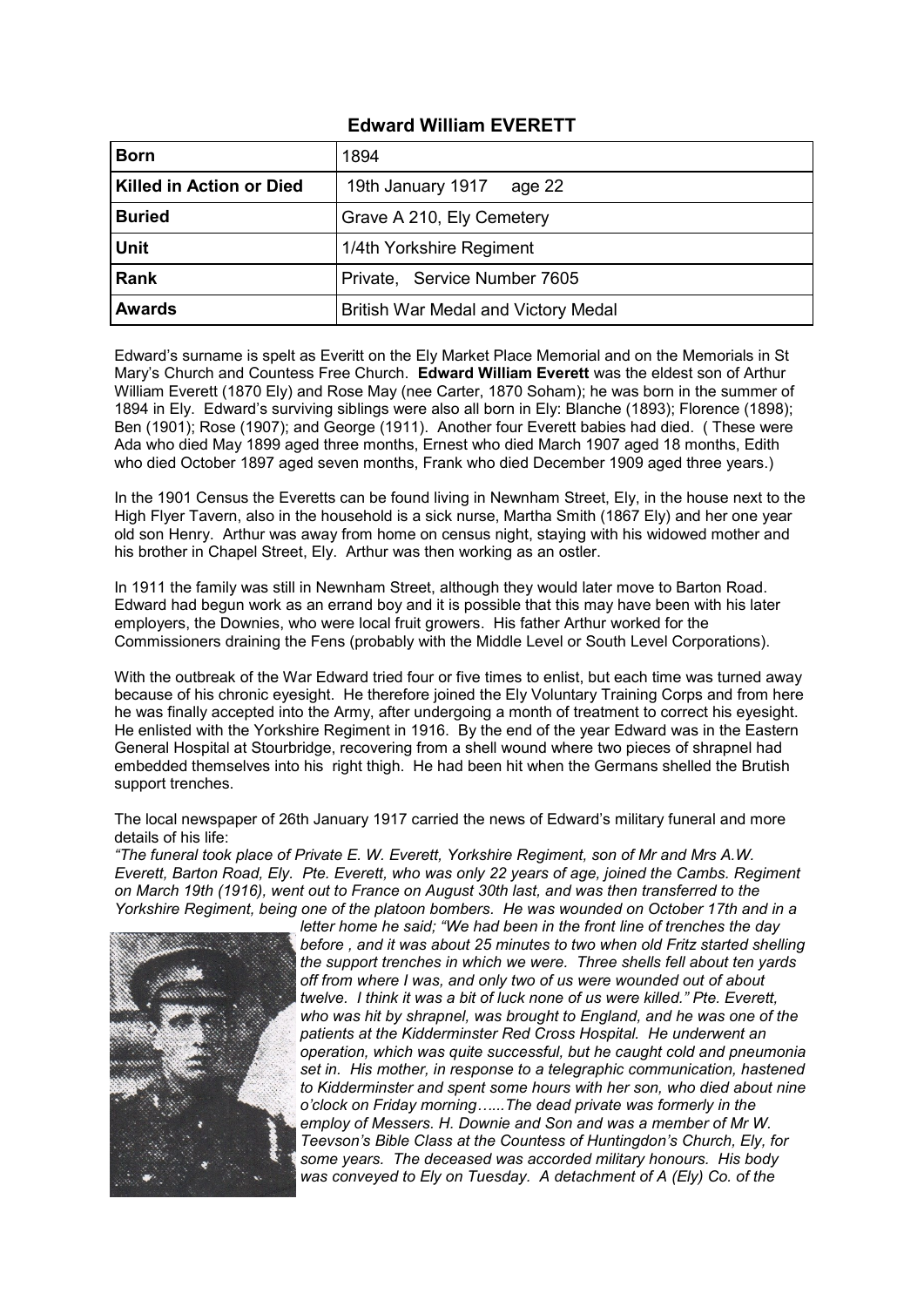## **James ELSEGOOD**

| <b>Born</b>                     | 18th July 1889                                                        |
|---------------------------------|-----------------------------------------------------------------------|
| <b>Killed in Action or Died</b> | 17th February 1917, age 27                                            |
| <b>Buried</b>                   | Grave XXI. F. 4., Etaples Military Cemetery,<br>Pas de Calais, France |
| <b>Unit</b>                     | 6 <sup>th</sup> Battalion The Buffs (East Kent Regiment)              |
| <b>Rank</b>                     | Private, Service Number G/18916                                       |
| <b>Awards</b>                   | 1914-15 Star, British War Medal and Victory Medal                     |

The record of the Commonwealth War Graves Commission states that James Elsegood was the son of the late George and Ellen Elsegood of Ely, but although this may have been the story he told others, the records tell a different story**. James Elsegood** was baptised at his home church of Littleport on 1st December 1889 and his mother's name is shown on the baptismal record as Emily Elsegood, here, and on his birth registration, there is no record of a father.

In 1891 James was living in Burnt Chimney Drove, Littleport. The others in the household were eighteen year old farmer Harry Elsegood (1873 Leicester) who is shown as the head of the household, his widowed grandmother Martha Elsegood (1815 Hockwold Norfolk) and his aunt Emily Elsegood (1858 Hockwold), James is described as Harry's cousin. The household is thus made up of James' grandmother, mother and cousin. Emily's family had been farming on Deepney Drove, Littleport, for most of Emily's life.

James' grandmother Martha died in 1897. Emily's brothers Francis (1846 Hockwold) and Henry (1848 Hockwold) were also farming in the Littleport area, but it seems they were unable to help their sister and her son, as in the 1901 Census James and his mother were living in Ely as pauper inmates of the Ely Union Workhouse on Cambridge Road. The mother and son had probably been there for some time as when James was registered at Market Street Infants School in 1896 his address was given as Cambridge Road. On the census record Emily (shown as Emma) described herself as a farm labourer. Emily died in 1903.

In the 1911 Census James can be found with other family members at a farm on Burnt Fen, Lakenheath, where his uncle Robert Elsegood (1842 Hockwold) was farming. James was the farm's horsekeeper. James was the only one present who was under sixty years of age. It is possible that Robert took on responsibility for James when his sister died.

Late in 1913 James married Ellen Seager; two years later they had a daughter, Elizabeth. The family lived at Chettisham and James continued to work in the farms.

James enlisted in the Buffs at Newmarket and was placed in the 6th Battalion which reached France in June of 1915. His battalion fought in the Battle of Loos and some of the 1916 battles on the Somme. James died early in 1917; his service record simply records that he died, rather than died in action, as he died of bronco-pneumonia in one of the military hospitals at Etaples.

In the autumn of 1918 James' widow Ellen married Arthur Smith and they lived at Station Farm, Shippea Hill, Mildenhall, Suffolk.

Chettisham does not have a roll of honour in the village, but James is recorded on the County Memorial in St George's Chapel, Ely Cathedral, as the only casualty under Chettisham, and on the Ely Market Place Memorial.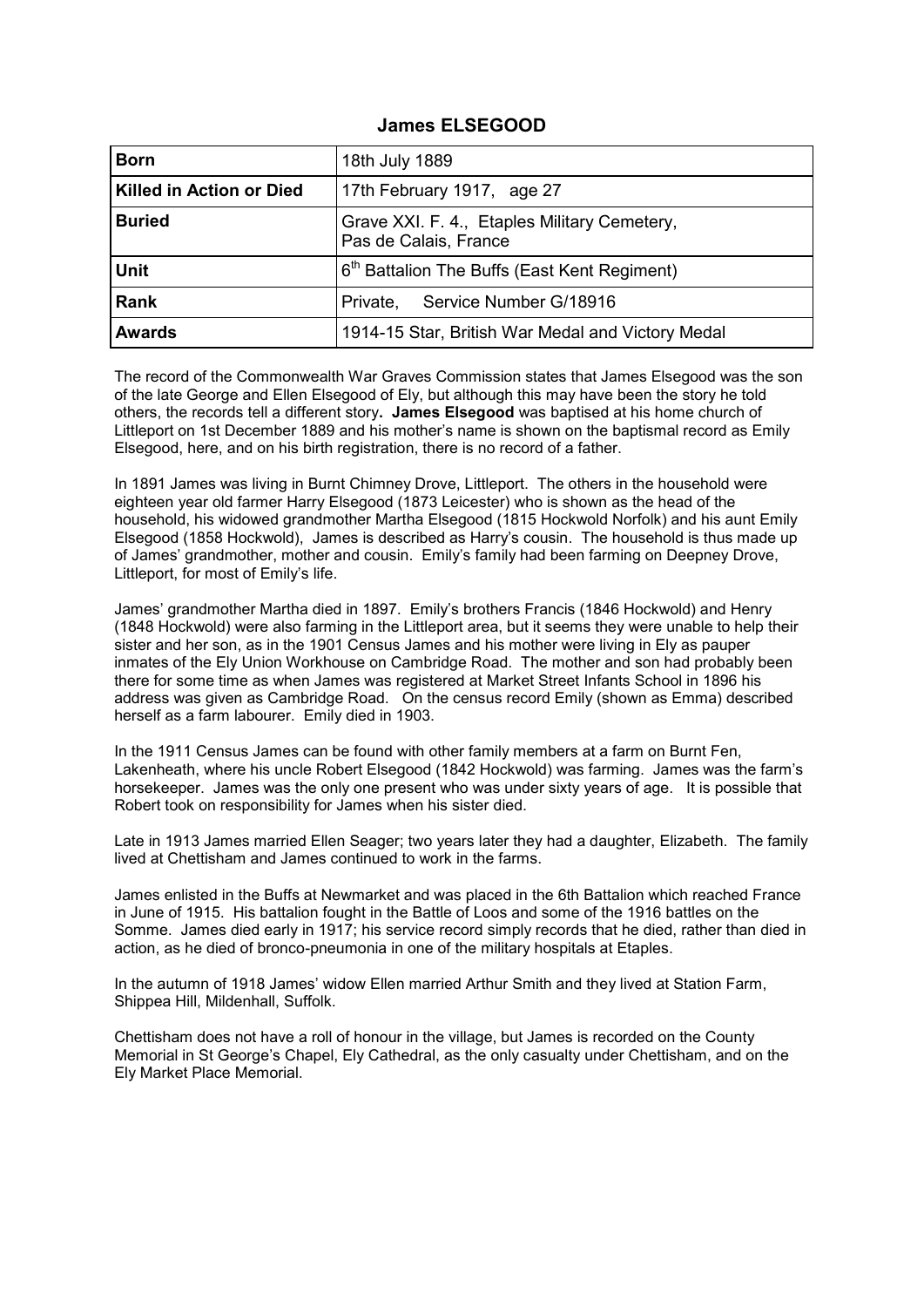*Cambs. and Isle of Ely Volunteers under Sergt. Major H.A. Clarke assembled at the Barracks and marched to the residence in Barton Road …...As the coffin, draped with the Union Jack, was borne out to the hand bier the members of the firing party presented arms, and afterwards headed the procession, with arms reversed…...other volunteers and wounded soldiers from the Ely Military Hospital brought up the rear….at the close of the service three volleys were fired over the grave."* 

Amongst the family mourners appears the name of *"Miss Barber the deceased's young lady"* which is one of the few occasions we know that one of the soldiers on the Ely War Memorial had a sweetheart waiting at home, but one can imagine that many of the others did too. Also present at the funeral was Edward's wounded friend *" Pte. Creak (Ely) who lost a leg in the present war".*

Rose was sent £4 2s as Edward's effects and a further £7 10s in 1919.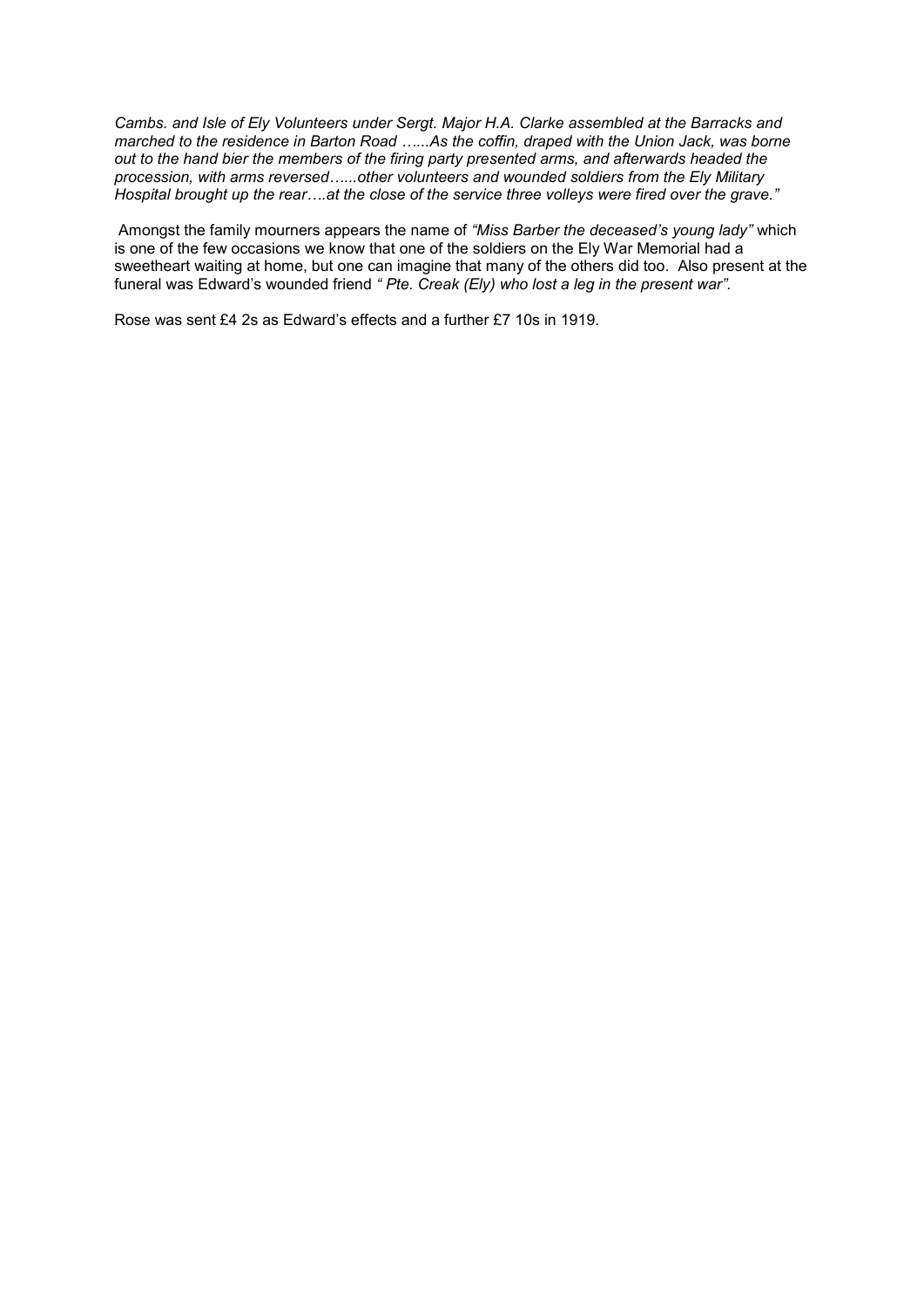## **James EVERITT**

| <b>Born</b>                     | March 1887                                                  |
|---------------------------------|-------------------------------------------------------------|
| <b>Killed in Action or Died</b> | 27th July 1916<br>age 29                                    |
| <b>Buried</b>                   | Grave XXI. S. 15 Baghdad (North Gate) War Cemetery.<br>Iraq |
| <b>Unit</b>                     | 86th Heavy Battery, Royal Garrison Artillery                |
| <b>Rank</b>                     | Corporal, Service Number 25235                              |
| <b>Awards</b>                   | 1914-15 Star, British War Medal and Victory Medal           |

It took a whole year for the Everitts of Ely to hear that their son was dead; the Cambridge Independent Press of 23rd August 1918 had the following short notice:

*"In response to inquiries, Mr and Mrs J. Everitt, Fore-hill Ely, have received a letter from the Army authorities stating that their son, Corporal J. Everitt R.G.A., had been reported in the casualty list which reached them, having died on the railway, probably at Bosante. The Corporal belonged to General Townshend's force and was first missing twelve months ago. Corpl. Everitt was in the Army 11 years before the outbreak of war."* 

**James Everitt** was born in Queen Adelaide in 1887. He was the son of James Everitt (1858 Norfolk—his birthplace is shown variously as Brandon, Lakenheath and Thetford) and Mary (nee Taylor, 1859 Ely). His siblings were all born in Queen Adelaide or Ely itself: Ada (1883); Thomas (1885); Charles (1891); William (1893); Beatrice (1897); and Florence (1897).

In the 1891 Census the family can be found living in Broad Street, Ely, and in 1901 on the north side of Forehill. James senior was working as a platelayer for Great Eastern Railways. Thomas and James had both started work as errand boys in 1901. James went on to work as a warehouseman for Mr W. Scott of Forehill. In 1911 James senior, still working for GER, described his role as "blacksmith" while most of the sons of the family were labourers of different kinds.

James Everitt was many thousands of miles away from the rest of his family in 1911, as he appears on the census as an acting bombardier in the Royal Garrison Artillery at Peshawar on the North West Frontier of India. James had in fact attested in the Suffolk Regiment (12th Foot) at Ely when he was nineteen, on 13th March 1906, for an initial period of six years. His army records show that he was 5 feet 8 3/4 inches tall with a fresh complexion, brown hair and blue eyes. He had a number of tattoos on his arms including Buffalo Bill, an anchor, a heart, clasped hands, a cross and a star.

James transferred from the Suffolks into the Royal Garrison Artillery and saw further duty in India, which was where his battery was still based at the outbreak of the War. The 86th Battery was mobilised for service in Mesopotamia in March 1915 and captured at Kut Al Amara in April 1916.

The 86th Battery joined the 6th (Poona) Indian Division, led by Sir Charles Townshend. The force attacked the Turks at Kut on 28th September 1915. The Turks lost approximately 5,300 men in the attack, together with all their guns, but the bulk of the remaining Turkish force escaped to prepared positions at Ctesiphon. Townshend's force was running short of supplies, but were ordered to advance on Ctesiphon. Townshend was soon forced to fall back on Kut, where the forces under his command were besieged from 7th December 1915 until they surrendered on 29th April 1916. 13,000 Allied soldiers were made prisoners of war at this point, and James was amongst this number. About 70% of British soldiers who surrendered at Kut died in captivity afterwards, some in prisons in Baghdad, Mosul, and elsewhere, and others in the desert between those cities, casualties of gruelling marches, while yet others were put to work building the Baghdad Railway.. It would seem that James survived until he succumbed to illness or starvation in the desert conditions, on approximately 27th July 1916—his exact date of death cannot be confirmed with certainty in these conditions. James would have been buried near where he died, in the Yarshabi cemetery, and his body was later moved to Baghdad (North Gate) War Cemetery, along with his companions who had suffered similarly.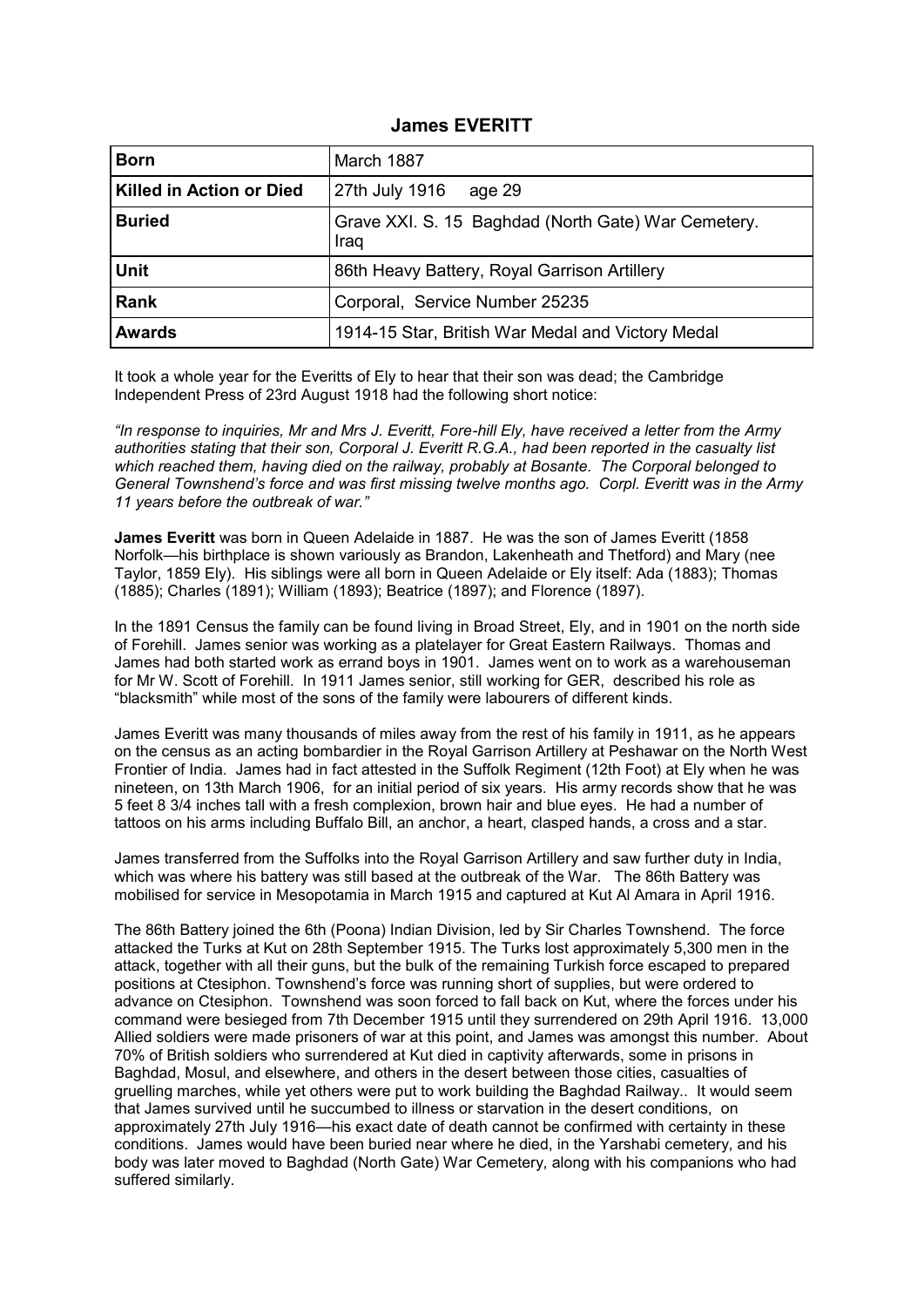Back in Ely James and Mary Everitt had actually heard nothing from their son since the siege of Kut began—a whole year before he was even considered to be "missing". In August 1917 the military authorities passed them a message from army chaplain Rev'd H Spooner, who was himself a prisoner of the Turks, that he had heard James had "died on the railway, probably at Bosante" (Bostanci?). The authorities had no way of confirming the truth of this news, and told James' parents that this was not accepted at present for official purposes. A year later the authorities confirmed that James was now on the official casualty list and finally confirmed his death in May 1920—his parents were then sent a total of £2 17s 9d.